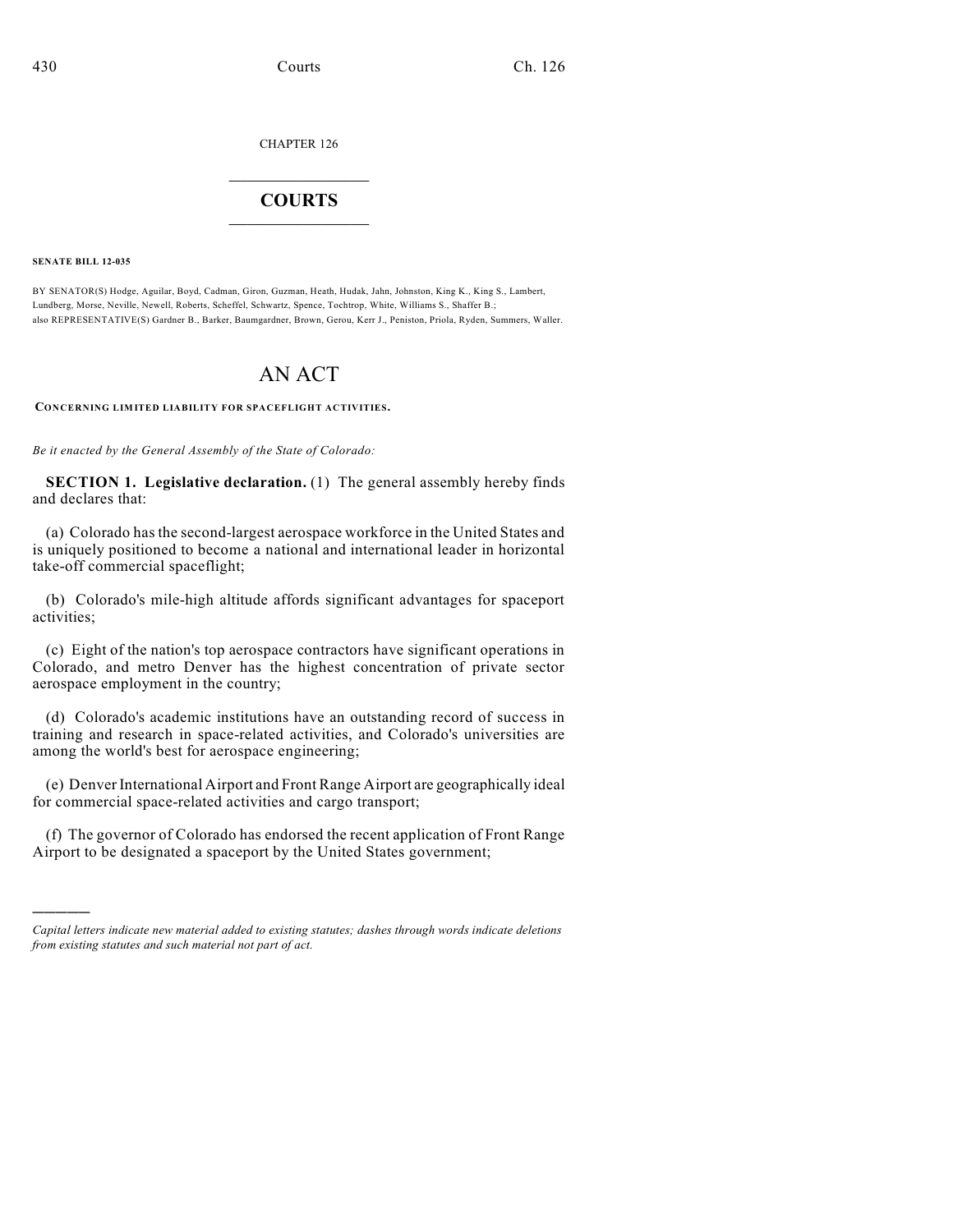Ch. 126 Courts 431

(g) The economic activity generated by the designation and operation of Front Range Airport as a spaceport would be a significant factor in the creation of numerous primary employment opportunities for the people of Colorado;

(h) Commercial spaceflight activities in Colorado would lead to the creation and retention of numerous small- to medium-sized businesses that would help further stimulate Colorado's economy and would help to reduce the unemployment levels in the state; and

(i) The potential of horizontal take-off commercial spaceflight facilities in Colorado would soon position Colorado as the hub of civilian spaceflight activities in the country, similar to the status held by Cape Kennedy and Houston.

(2) The general assembly hereby expresses its support of horizontal spaceflight activities in Colorado by recognizing that companies and individuals engaged in creating and retaining these space-related employment opportunities should reasonably expect some degree of protection in the event of an accident that might occur as a result of the inherent dangers of spaceflight.

**SECTION 2.** In Colorado Revised Statutes, **add** article 6 to title 41 as follows:

### **ARTICLE 6 Aerospace**

**41-6-101. Limited liability for spaceflight activities - definitions - agreement and warning.** (1) AS USED IN THIS ARTICLE, UNLESS THE CONTEXT OTHERWISE REQUIRES:

(a) "SPACEFLIGHT ACTIVITY" MEANS LAUNCH SERVICES OR REENTRY SERVICES AS THOSE TERMS ARE DEFINED IN 51 U.S.C. SEC. 50902.

(b) "SPACEFLIGHT ENTITY" MEANS ANY PUBLIC OR PRIVATE ENTITY HOLDING A UNITED STATES FEDERAL AVIATION ADMINISTRATION LAUNCH, REENTRY, OPERATOR, OR LAUNCH SITE LICENSE FOR SPACEFLIGHT ACTIVITIES.THE TERM ALSO INCLUDES ANY MANUFACTURER OR SUPPLIER OF COMPONENTS, SERVICES, OR VEHICLES, WHICH MANUFACTURER OR SUPPLIER HAS BEEN REVIEWED BY THE UNITED STATES FEDERAL AVIATION ADMINISTRATION AS PART OF ISSUING SUCH A LICENSE, PERMIT, OR AUTHORIZATION.

(c) "SPACEFLIGHT PARTICIPANT" MEANS ANY SPACEFLIGHT PARTICIPANT AS THAT TERM IS DEFINED IN 51 U.S.C. SEC. 50902.

(2) (a) EXCEPT AS OTHERWISE PROVIDED IN PARAGRAPH (b) OF THIS SUBSECTION (2), A SPACEFLIGHT ENTITY IS NOT LIABLE FOR INJURY TO OR DEATH OF A SPACEFLIGHT PARTICIPANT RESULTING FROM THE INHERENT RISKS OF SPACEFLIGHT ACTIVITIES SO LONG AS THE AGREEMENT AND WARNING CONTAINED IN PARAGRAPH (b) OF SUBSECTION (3) OF THIS SECTION IS DISTRIBUTED AND SIGNED AS REQUIRED. EXCEPT AS PROVIDED FOR IN PARAGRAPH (b) OF THIS SUBSECTION (2), A SPACEFLIGHT PARTICIPANT OR HIS OR HER REPRESENTATIVE MAY NOT MAINTAIN AN ACTION AGAINST OR RECOVER FROM A SPACEFLIGHT ENTITY FOR ANY LOSS, DAMAGE, INJURY, OR DEATH OF THE SPACEFLIGHT PARTICIPANT RESULTING EXCLUSIVELY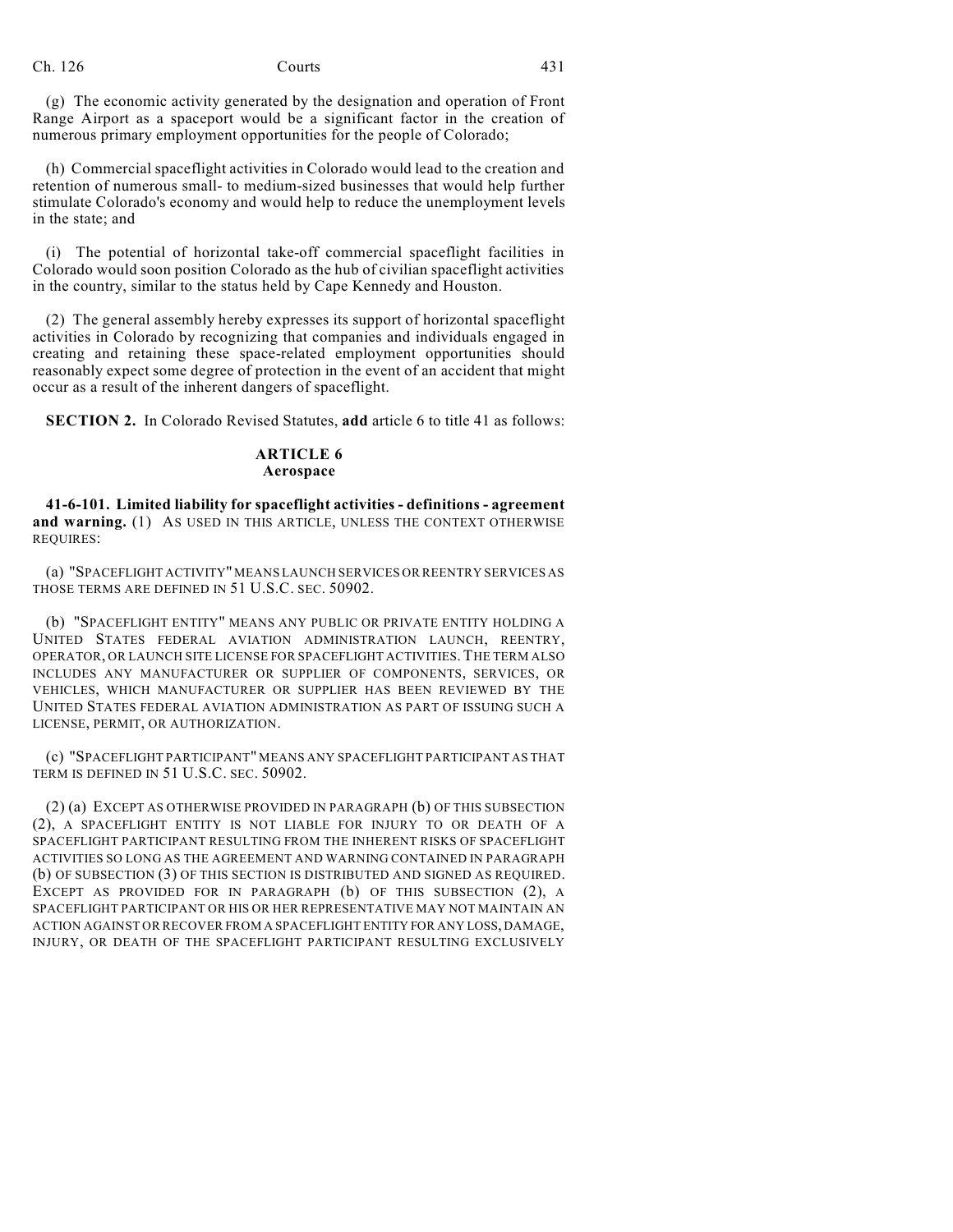FROM ANY OF THE INHERENT RISKS OF SPACEFLIGHT ACTIVITIES.

(b) NOTWITHSTANDING THE PROVISIONS OF PARAGRAPH (a) OF THIS SUBSECTION (2) TO THE CONTRARY, THIS SUBSECTION (2) DOES NOT LIMIT LIABILITY IF THE SPACEFLIGHT ENTITY DOES ONE OR MORE OF THE FOLLOWING:

(I) COMMITS AN ACT OR OMISSION THAT CONSTITUTES GROSS NEGLIGENCE OR WILLFUL OR WANTON DISREGARD FOR THE SAFETY OF THE SPACEFLIGHT PARTICIPANT AND THAT ACT OR OMISSION PROXIMATELY CAUSES LOSS, DAMAGE, INJURY, OR DEATH TO THE SPACEFLIGHT PARTICIPANT;

(II) HAS ACTUAL KNOWLEDGE OR REASONABLY SHOULD HAVE KNOWN OF A DANGEROUS CONDITION ON THE LAND OR IN THE FACILITIES OR EQUIPMENT USED IN THE SPACEFLIGHT ACTIVITIES AND THE DANGER PROXIMATELY CAUSES INJURY, DAMAGE, OR DEATH TO THE SPACEFLIGHT PARTICIPANT; OR

(III) INTENTIONALLY INJURES THE SPACEFLIGHT PARTICIPANT.

(3) (a) EVERY SPACEFLIGHT ENTITY PROVIDING SPACEFLIGHT ACTIVITIES TO A SPACEFLIGHT PARTICIPANT, WHETHER SUCH ACTIVITIES OCCUR ON OR OFF THE SITE OF A FACILITY CAPABLE OF LAUNCHING A SUBORBITAL FLIGHT, SHALL HAVE EACH SPACEFLIGHT PARTICIPANT SIGN THE AGREEMENT AND WARNING STATEMENT SPECIFIED IN PARAGRAPH (b) OF THIS SUBSECTION (3).

(b) THE AGREEMENT SHALL INCLUDE THE FOLLOWING LANGUAGE AND ANY OTHER LANGUAGE REQUIRED BY FEDERAL LAW:

## AGREEMENT AND WARNING

UNDER COLORADO LAW, THERE IS NO LIABILITY FOR ANY LOSS, DAMAGE, INJURY TO, OR DEATH OF A SPACEFLIGHT PARTICIPANT IN A SPACEFLIGHT ACTIVITY PROVIDED BY A SPACEFLIGHT ENTITY IF SUCH LOSS, DAMAGE, INJURY, OR DEATH RESULTS FROM THE INHERENT RISKS OF THE SPACEFLIGHT ACTIVITY TO THE SPACEFLIGHT PARTICIPANT. INJURIES CAUSED BY THE INHERENT RISKS OF SPACEFLIGHT ACTIVITIES MAY INCLUDE, AMONG OTHERS, DEATH OR INJURY TO PERSON OR PROPERTY. I, THE UNDERSIGNED SPACEFLIGHT PARTICIPANT, ASSUME THE INHERENT RISK OF PARTICIPATING IN THIS SPACEFLIGHT ACTIVITY.

(SIGNED)

### $\frac{1}{2}$ (WITNESSED)

 $\overline{\phantom{a}}$  ,  $\overline{\phantom{a}}$  ,  $\overline{\phantom{a}}$  ,  $\overline{\phantom{a}}$  ,  $\overline{\phantom{a}}$  ,  $\overline{\phantom{a}}$  ,  $\overline{\phantom{a}}$  ,  $\overline{\phantom{a}}$  ,  $\overline{\phantom{a}}$  ,  $\overline{\phantom{a}}$  ,  $\overline{\phantom{a}}$  ,  $\overline{\phantom{a}}$  ,  $\overline{\phantom{a}}$  ,  $\overline{\phantom{a}}$  ,  $\overline{\phantom{a}}$  ,  $\overline{\phantom{a}}$ 

(c) FAILURE TO COMPLY WITH THE WARNING STATEMENT REQUIREMENTS IN THIS SECTION PREVENTS A SPACEFLIGHT ENTITY FROM INVOKING THE PRIVILEGES OF IMMUNITY PROVIDED BY THIS SECTION.

**SECTION 3. Act subject to petition - effective date.** This act takes effect at 12:01 a.m. on the day following the expiration of the ninety-day period after final adjournment of the general assembly (August 8, 2012, if adjournment sine die is on